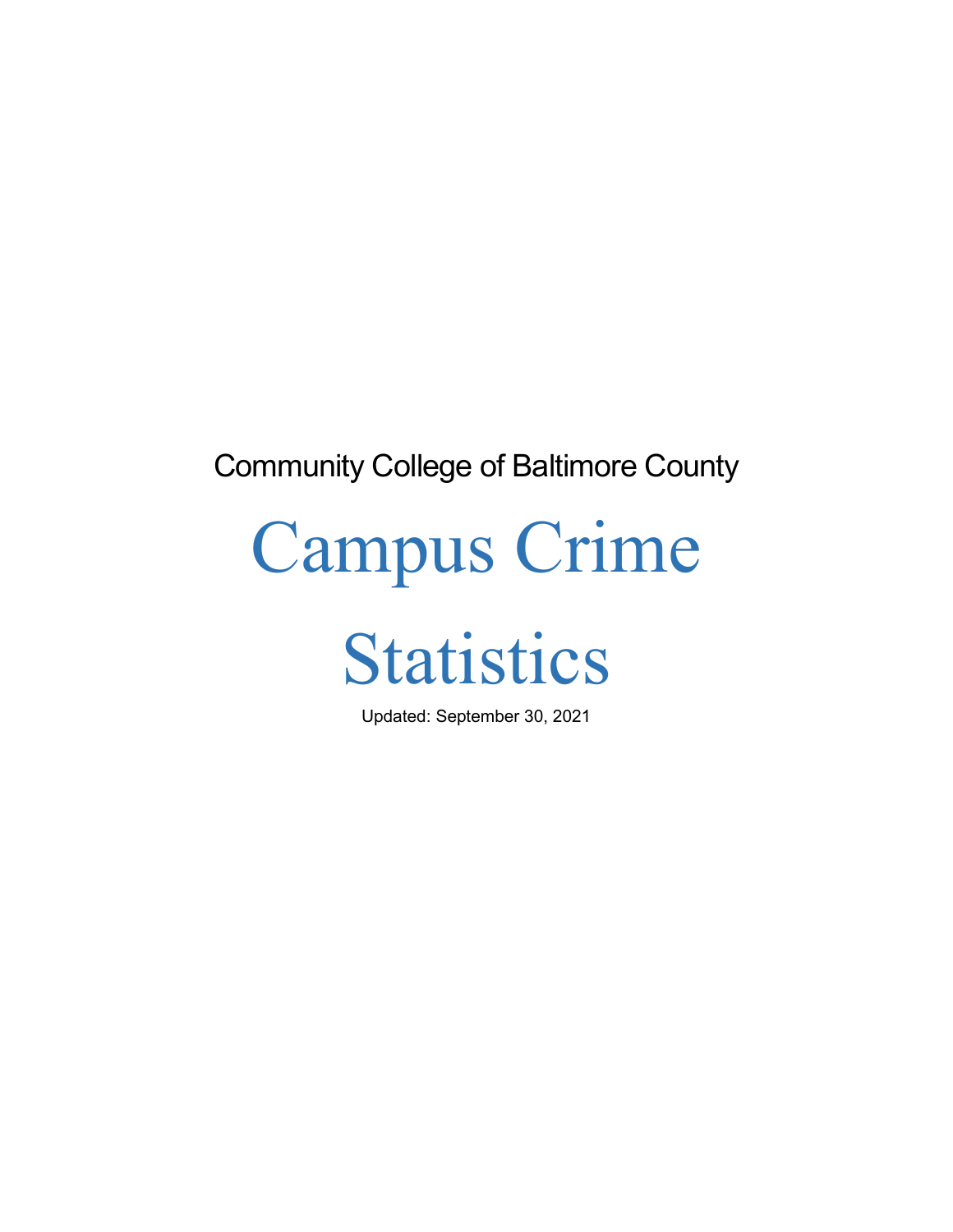## Introduction and purpose

In compliance with the requirements of the Clery Act, the [Department of Public Safety](https://www.ccbcmd.edu/Campus-Life-and-Activities/Public-Safety.aspx) at CCBC collects and compiles crime statistics that are disclosed to the public. Information is collected from sources on and off CCBC campuses and extension centers.

This document represent incidents which occurred on campus grounds, public sidewalks and roadways adjacent to campus property, non-campus locations under CCBC's control as well as public property.

A [crime log](https://www.ccbcmd.edu/Campus-Life-and-Activities/Public-Safety/Crime-Awareness-and-Safety-Tips/Daily-Incident-Log.aspx) is generated daily describing incidents reported to Public Safety at each campus. Information contained in the crime log is available upon request to the Department of Public Safety.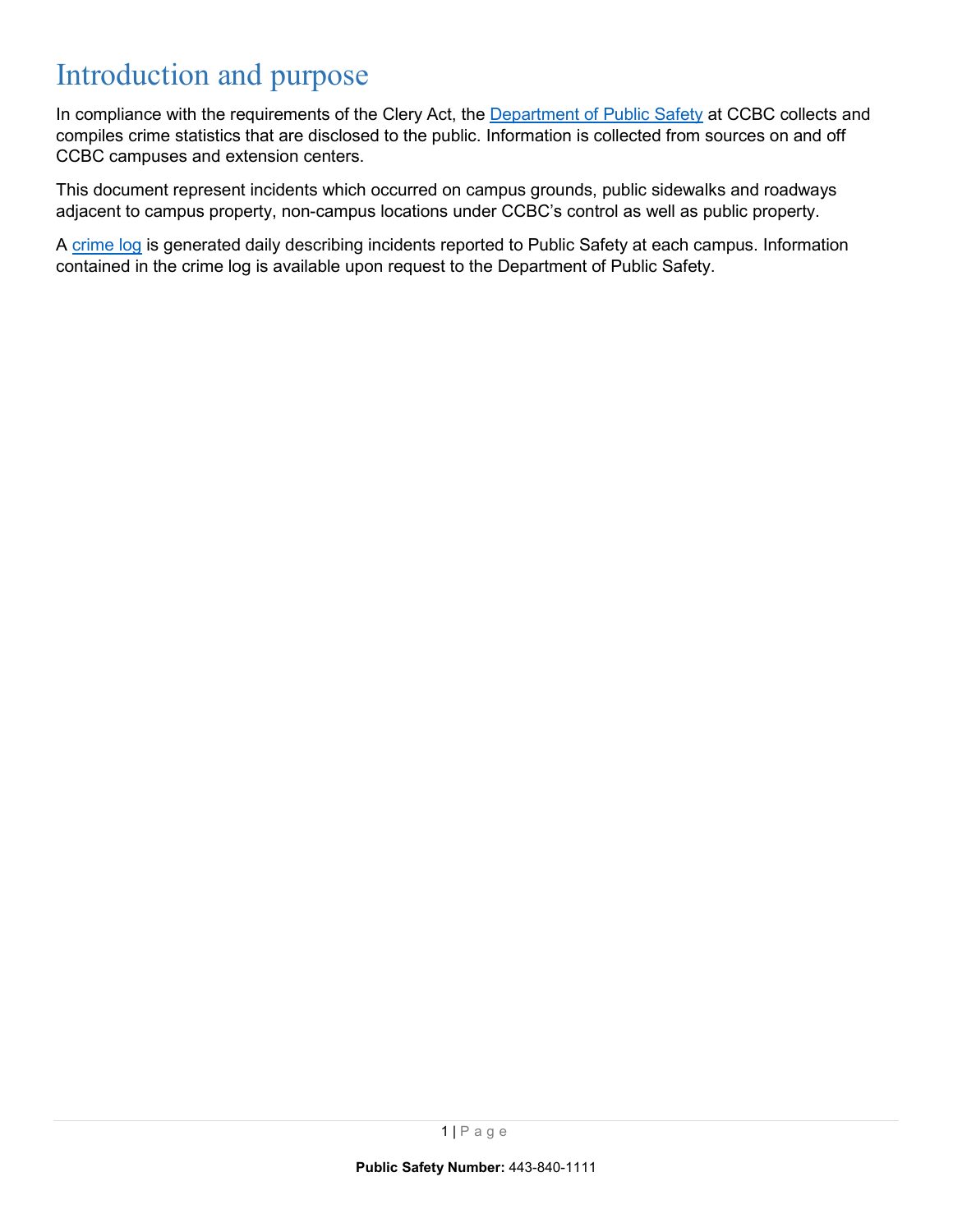## Clery Geography Definitions

#### *As defined by the Clery Act.*

#### **On Campus**

- 1. Any building or property owned or controlled by an institution within the same reasonably contiguous geographic area and used by the institution in direct support of, or in a manner related to, the institution's educational purposes, including residence halls.
- 2. Any building or property that is within or reasonably contiguous to paragraph (1) of this definition, that is owned by the institution but controlled by another person, is frequently used by students, and supports institutional purposes (such as a food or other retail vendor).

#### **Non-Campus**

- 1. Any building or property owned or controlled by a student organization that is officially recognized by the institution.
- 2. Any building or property owned or controlled by an institution that is used in direct support of, or in relation to, the institution's educational purposes, is frequently used by students, and is not within the same reasonably contiguous geographic area of the institution.

#### **Public Property**

1. Public property immediately adjacent to, within, or surrounding one's on-campus geography.

For more information, please visit the [Clery Center](https://clerycenter.org/) website.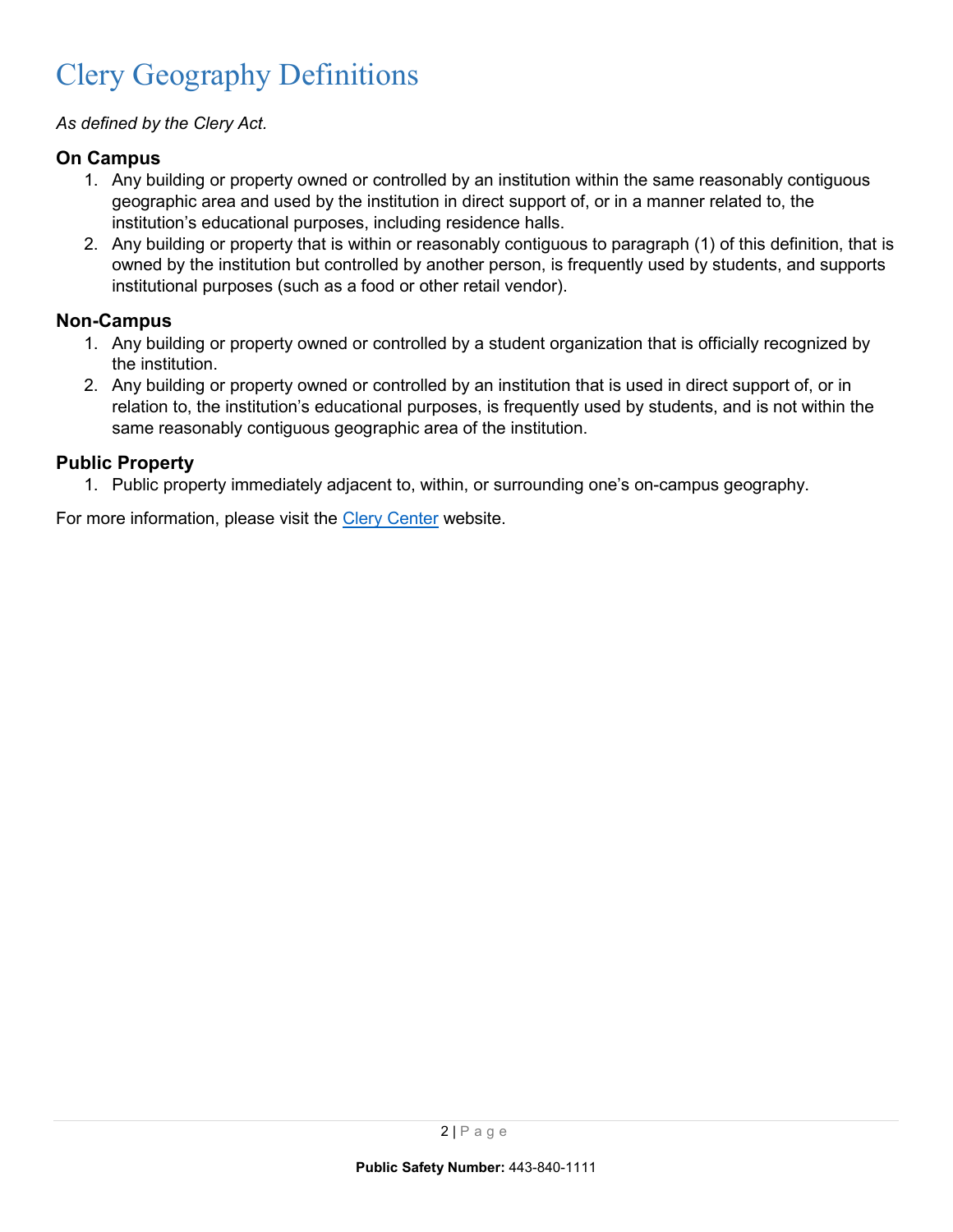## CCBC Catonsville

800 South Rolling Road Baltimore, MD 21228-5317

#### **Public Safety Office**

College Services Center, room 201

[Catonsville Public Safety information»](https://www.ccbcmd.edu/Campus-Life-and-Activities/Public-Safety/About-Public-Safety/Catonsville-Public-Safety-Information.aspx)

| <b>Incident</b><br><b>Reported</b>          | 2020                | 2020                              | 2020               | 2019           | 2019                              | 2019               | 2018           | 2018                              | 2018               |
|---------------------------------------------|---------------------|-----------------------------------|--------------------|----------------|-----------------------------------|--------------------|----------------|-----------------------------------|--------------------|
|                                             | <b>On</b><br>campus | Non-<br>Campus<br><b>Building</b> | Public<br>Property | On<br>campus   | Non-<br>Campus<br><b>Building</b> | Public<br>Property | On<br>campus   | Non-<br>Campus<br><b>Building</b> | Public<br>Property |
| <b>Murder</b>                               | $\mathbf 0$         | $\mathbf 0$                       | $\mathbf 0$        | $\mathbf 0$    | $\mathbf 0$                       | $\overline{0}$     | $\overline{0}$ | $\mathbf 0$                       | $\mathbf 0$        |
| <b>Non-Negligent</b><br><b>Manslaughter</b> | $\mathbf 0$         | $\mathbf 0$                       | $\mathbf 0$        | $\pmb{0}$      | $\mathbf 0$                       | 0                  | $\mathbf 0$    | $\mathbf 0$                       | $\mathbf 0$        |
| <b>Negligent</b><br><b>Manslaughter</b>     | $\mathbf 0$         | 0                                 | $\mathbf 0$        | 0              | $\mathbf 0$                       | 0                  | $\mathbf 0$    | $\mathbf 0$                       | $\mathbf 0$        |
| Rape                                        | $\mathbf 0$         | $\mathbf 0$                       | $\mathbf 0$        | 0              | $\overline{0}$                    | $\overline{0}$     | 1              | $\mathbf 0$                       | $\mathbf 0$        |
| <b>Fondling</b>                             | $\overline{2}$      | 0                                 | $\mathbf 0$        | 0              | $\overline{0}$                    | $\overline{0}$     | $\overline{0}$ | $\mathbf 0$                       | $\mathbf 0$        |
| <b>Incest</b>                               | $\mathbf 0$         | $\mathbf 0$                       | $\mathbf 0$        | 0              | $\mathbf 0$                       | $\mathbf 0$        | $\mathbf 0$    | $\mathbf 0$                       | $\mathbf 0$        |
| <b>Statutory Rape</b>                       | $\mathbf 0$         | 0                                 | $\mathbf 0$        | 0              | $\overline{0}$                    | $\overline{0}$     | $\overline{0}$ | $\mathbf 0$                       | $\mathbf 0$        |
| <b>Robbery</b>                              | $\mathbf 0$         | $\mathbf 0$                       | $\mathbf 0$        | $\overline{0}$ | $\mathbf 0$                       | $\mathbf 0$        | $\mathbf 0$    | $\overline{0}$                    | $\mathbf 0$        |
| Aggravated<br><b>Assault</b>                | $\mathbf 0$         | 0                                 | $\mathbf 0$        | 0              | $\mathbf 0$                       | 0                  | 0              | $\mathbf 0$                       | $\mathbf 0$        |
| <b>Burglary</b>                             | $\mathbf 0$         | $\mathbf 0$                       | $\mathbf 0$        | $\overline{2}$ | $\overline{0}$                    | $\overline{0}$     | $\overline{2}$ | $\mathbf 0$                       | $\mathbf 0$        |
| <b>Motor Vehicle</b><br><b>Theft</b>        | $\Omega$            | 0                                 | $\Omega$           | 0              | $\mathbf{0}$                      | $\mathbf{0}$       | 1              | $\Omega$                          | $\Omega$           |
| <b>Arson</b>                                | $\mathbf 0$         | $\mathbf 0$                       | $\mathbf 0$        | 0              | $\overline{0}$                    | $\mathbf{0}$       | $\overline{0}$ | $\mathbf 0$                       | $\mathbf 0$        |
| <b>Hate Crimes</b>                          | $\overline{2}$      | $\mathbf 0$                       | $\mathbf 0$        | $\mathbf{1}$   | $\overline{0}$                    | $\mathbf{0}$       | $\overline{0}$ | $\mathbf 0$                       | $\mathbf 0$        |
| <b>Domestic</b><br><b>Violence</b>          | $\mathbf 0$         | 0                                 | $\mathbf 0$        | 0              | $\mathbf 0$                       | 0                  | 0              | $\mathbf 0$                       | $\mathbf 0$        |
| <b>Dating Violence</b>                      | $\mathbf 0$         | 0                                 | $\mathbf 0$        | $\mathbf{1}$   | $\overline{0}$                    | $\mathbf{0}$       | $\mathbf 0$    | $\mathbf 0$                       | $\mathbf 0$        |
| <b>Stalking</b>                             | $\mathbf 0$         | 0                                 | $\mathbf 0$        | $\mathbf{1}$   | $\overline{0}$                    | $\mathbf{0}$       | $\overline{2}$ | $\mathbf 0$                       | $\mathbf 0$        |
| <b>Unfounded</b><br><b>Crimes</b>           | 0                   | $\mathbf 0$                       | $\mathbf 0$        | $\overline{2}$ | 0                                 | $\mathbf 0$        | n/a            | n/a                               | n/a                |

| <b>Arrest</b>                                 | 2020   | 2020                      | 2020     | 2019      | 2019                      | 2019     | 2018        | 2018                      | 2018     |
|-----------------------------------------------|--------|---------------------------|----------|-----------|---------------------------|----------|-------------|---------------------------|----------|
|                                               | On     | Non-                      | Public   | <b>On</b> | Non-                      | Public   | On          | Non-                      | Public   |
|                                               | campus | Campus<br><b>Building</b> | Property | campus    | Campus<br><b>Building</b> | Property | campus      | Campus<br><b>Building</b> | Property |
| <b>Liquor Law</b>                             |        |                           |          |           |                           |          |             |                           |          |
| <b>Violations</b>                             | 0      | 0                         | 0        | 0         | 0                         | $\Omega$ | 0           | 0                         |          |
| Drug Law<br><b>Violations</b>                 | 0      | 0                         | 0        | 0         | 0                         | $\Omega$ | 0           | 0                         | 0        |
| <b>Illegal</b><br>Weapon<br><b>Violations</b> | 0      | 0                         | 0        | 0         | $\overline{0}$            | $\Omega$ | $\mathbf 0$ | 0                         | 0        |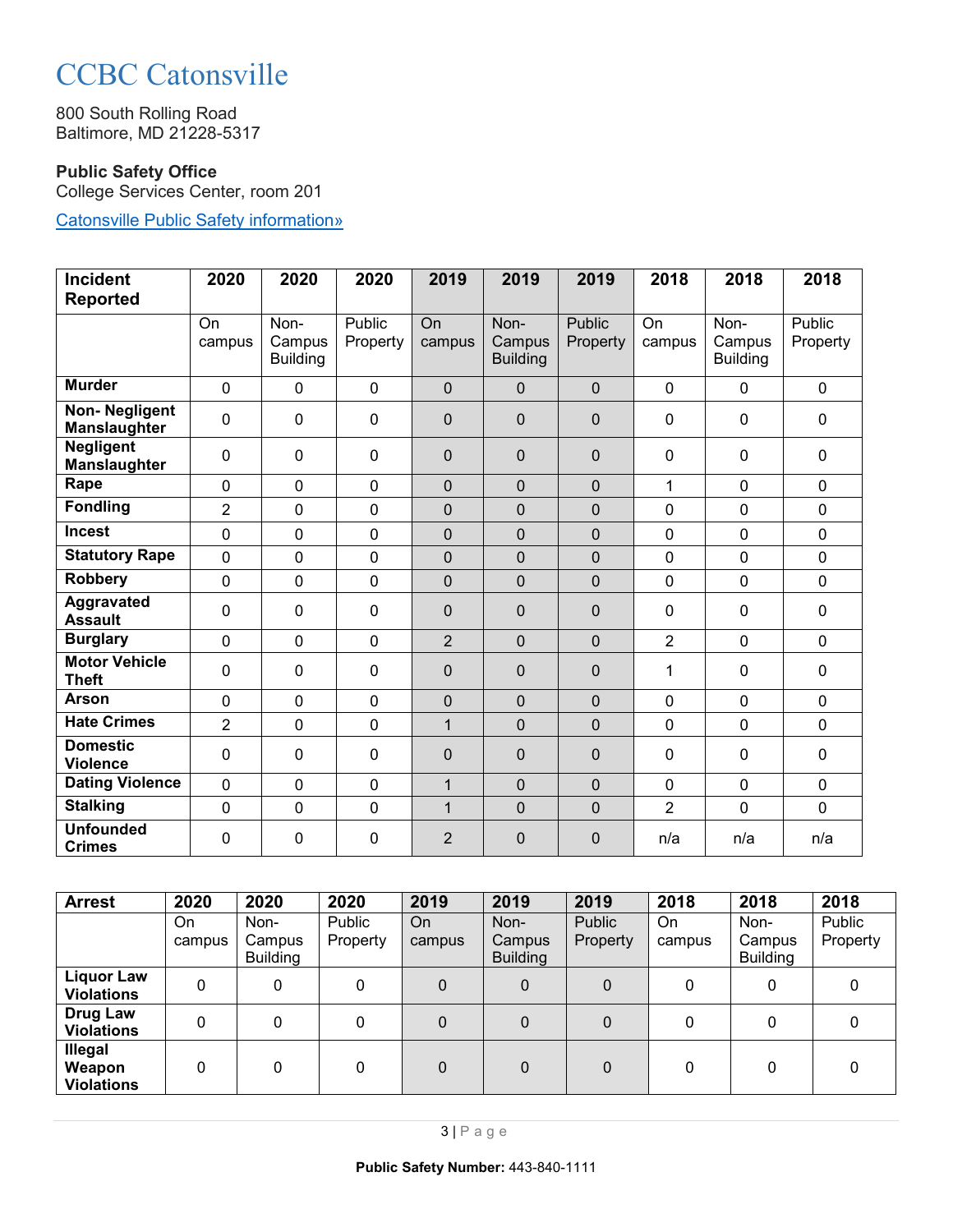| Campus<br><b>Disciplinary</b><br><b>Referrals</b> | 2020         | 2020                              | 2020               | 2019         | 2019                              | 2019               | 2018         | 2018                              | 2018               |
|---------------------------------------------------|--------------|-----------------------------------|--------------------|--------------|-----------------------------------|--------------------|--------------|-----------------------------------|--------------------|
|                                                   | On<br>campus | Non-<br>Campus<br><b>Building</b> | Public<br>Property | On<br>campus | Non-<br>Campus<br><b>Building</b> | Public<br>Property | On<br>campus | Non-<br>Campus<br><b>Building</b> | Public<br>Property |
| <b>Liquor Law</b><br><b>Violations</b>            | 0            | 0                                 | $\mathbf{0}$       | $\mathbf 0$  | $\mathbf 0$                       | $\Omega$           | 0            | 0                                 | 0                  |
| Drug Law<br><b>Violations</b>                     | $\mathbf 0$  | 0                                 | 0                  | $\mathbf 0$  | $\mathbf 0$                       | $\overline{0}$     | 0            | 0                                 | 0                  |
| Illegal<br>Weapon<br><b>Violations</b>            | 0            | 0                                 | 0                  | $\Omega$     | $\Omega$                          | $\overline{0}$     | 0            | 0                                 | 0                  |

| <b>Date</b> | <b>CCBC</b>           | <b>Incident</b>                                                                                                                                                                                                    | <b>BCDP Number</b> | Location  |
|-------------|-----------------------|--------------------------------------------------------------------------------------------------------------------------------------------------------------------------------------------------------------------|--------------------|-----------|
|             | Case<br><b>Number</b> |                                                                                                                                                                                                                    |                    |           |
| 1/27/2020   | 2001-00021            | <b>Hate Crime/Intimidation</b><br>Suspect had been verbally<br>abusive to two students<br>threatening to kill them.<br>Suspect stated to the officer<br>"Muslims are always Fucking<br>with me and my bible"       |                    | On-Campus |
| 3/6/2020    | 2003-00091            | <b>Fondling</b><br>Coach of Women's basketball<br>team sexually harassed and<br>fondled student on the team.<br>He felt her breast and legs and<br>made inappropriate sexual<br>advances over a period of<br>time. | 20-071-1211        | On-Campus |
| 3/11/2020   | 2003-00097            | <b>Hate Crime/Intimidation</b><br>Two men described as middle<br>eastern were unable to pay for<br>books, became angry at the<br>victim using racial slurs<br>towards her.                                         |                    | On-Campus |
| 3/12/2020   | 2003-00102            | <b>Fondling</b><br>Coach of the Women's<br>basketball team touched victim<br>in an inappropriate manner on<br>her lower waist and hips                                                                             |                    | On-Campus |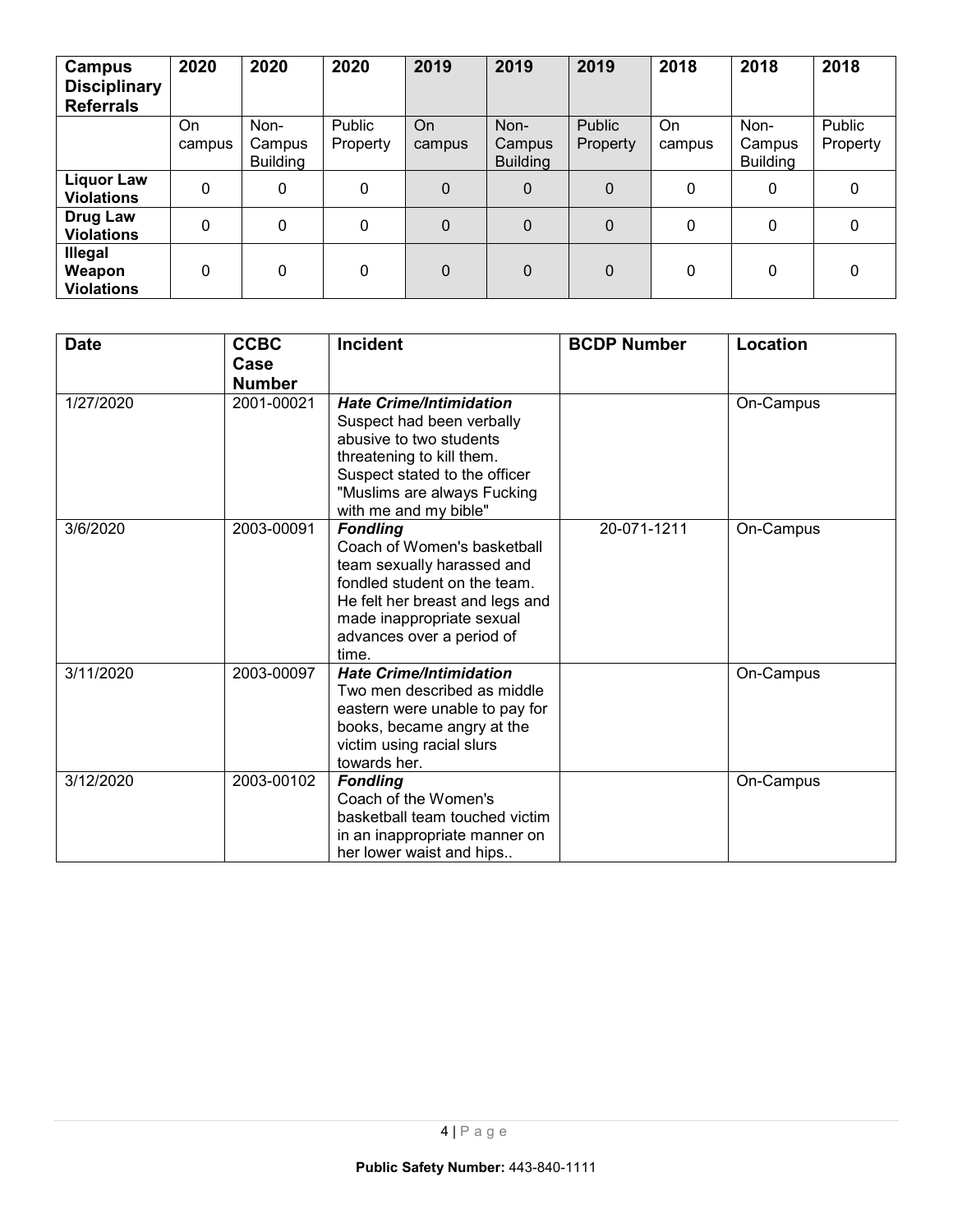## **CCBC** Dundalk

7200 Sollers Point Road Baltimore, MD 21222-4649

#### **Public Safety Office**

College Community Center, room 124

#### **[Dundalk Public Safety information»](https://www.ccbcmd.edu/Campus-Life-and-Activities/Public-Safety/About-Public-Safety/Dundalk-Public-Safety-Information.aspx)**

| <b>Incident</b><br><b>Reported</b>          | 2020           | 2020                              | 2020               | 2019           | 2019                              | 2019                      | 2018           | 2018                              | 2018                      |
|---------------------------------------------|----------------|-----------------------------------|--------------------|----------------|-----------------------------------|---------------------------|----------------|-----------------------------------|---------------------------|
|                                             | On<br>campus   | Non-<br>Campus<br><b>Building</b> | Public<br>Property | On<br>campus   | Non-<br>Campus<br><b>Building</b> | <b>Public</b><br>Property | On<br>campus   | Non-<br>Campus<br><b>Building</b> | <b>Public</b><br>Property |
| <b>Murder</b>                               | $\mathbf{0}$   | $\mathbf 0$                       | $\mathbf 0$        | $\mathbf{0}$   | $\mathbf 0$                       | $\mathbf{0}$              | $\mathbf 0$    | 0                                 | $\mathbf 0$               |
| <b>Non-Negligent</b><br><b>Manslaughter</b> | $\mathbf 0$    | 0                                 | $\mathbf 0$        | $\mathbf 0$    | $\mathbf{0}$                      | 0                         | $\mathbf 0$    | $\mathbf 0$                       | $\mathbf 0$               |
| <b>Negligent</b><br><b>Manslaughter</b>     | $\mathbf 0$    | 0                                 | $\mathbf 0$        | 0              | $\mathbf 0$                       | 0                         | $\mathbf 0$    | $\mathbf 0$                       | 0                         |
| Rape                                        | $\mathbf 0$    | 0                                 | $\mathbf 0$        | $\overline{0}$ | $\overline{0}$                    | 0                         | $\mathbf 0$    | $\mathbf 0$                       | 0                         |
| <b>Fondling</b>                             | $\mathbf 0$    | 0                                 | $\mathbf 0$        | 0              | $\overline{0}$                    | 0                         | $\mathbf{1}$   | $\mathbf 0$                       | 0                         |
| <b>Incest</b>                               | $\mathbf 0$    | 0                                 | $\mathbf 0$        | 0              | $\overline{0}$                    | 0                         | $\mathbf 0$    | $\mathbf 0$                       | $\mathbf 0$               |
| <b>Statutory Rape</b>                       | $\overline{0}$ | 0                                 | $\mathbf 0$        | 0              | 0                                 | 0                         | $\mathbf 0$    | $\mathbf 0$                       | 0                         |
| <b>Robbery</b>                              | $\overline{0}$ | 0                                 | $\mathbf 0$        | $\overline{0}$ | $\overline{0}$                    | 0                         | $\mathbf 0$    | $\mathbf 0$                       | 0                         |
| Aggravated<br><b>Assault</b>                | 0              | 0                                 | $\mathbf 0$        | $\mathbf 0$    | $\mathbf 0$                       | 0                         | $\mathbf 0$    | $\mathbf 0$                       | $\mathbf 0$               |
| <b>Burglary</b>                             | $\mathbf{1}$   | 0                                 | $\mathbf 0$        | 0              | $\overline{0}$                    | 0                         | $\overline{2}$ | $\mathbf 0$                       | 0                         |
| <b>Motor Vehicle</b><br><b>Theft</b>        | 0              | 0                                 | $\mathbf 0$        | 0              | $\overline{0}$                    | 0                         | $\mathbf 0$    | $\mathbf 0$                       | $\mathbf 0$               |
| <b>Arson</b>                                | $\mathbf 0$    | 0                                 | $\mathbf 0$        | 0              | $\overline{0}$                    | 0                         | $\mathbf 0$    | $\mathbf 0$                       | $\mathbf 0$               |
| <b>Hate Crimes</b>                          | $\mathbf 0$    | 0                                 | $\mathbf 0$        | $\mathbf{1}$   | $\overline{0}$                    | 0                         | $\mathbf 0$    | $\mathbf 0$                       | 0                         |
| <b>Domestic</b><br><b>Violence</b>          | $\mathbf 0$    | 0                                 | $\mathbf 0$        | $\mathbf{1}$   | $\mathbf 0$                       | 0                         | $\mathbf 0$    | $\mathbf 0$                       | $\mathbf 0$               |
| <b>Dating Violence</b>                      | $\overline{0}$ | 0                                 | $\mathbf 0$        | 0              | $\overline{0}$                    | 0                         | 1              | $\mathbf 0$                       | $\mathbf 0$               |
| <b>Stalking</b>                             | 0              | 0                                 | $\mathbf 0$        | $\mathbf{1}$   | 0                                 | 0                         | 1              | $\mathbf 0$                       | 0                         |
| <b>Unfounded</b><br><b>Crimes</b>           | 0              | 0                                 | $\mathbf 0$        | 1              | 0                                 | 0                         | n/a            | n/a                               | n/a                       |

| <b>Arrest</b>                                 | 2020         | 2020                              | 2020               | 2019                | 2019                              | 2019               | 2018         | 2018                              | 2018               |
|-----------------------------------------------|--------------|-----------------------------------|--------------------|---------------------|-----------------------------------|--------------------|--------------|-----------------------------------|--------------------|
|                                               | On<br>campus | Non-<br>Campus<br><b>Building</b> | Public<br>Property | <b>On</b><br>campus | Non-<br>Campus<br><b>Building</b> | Public<br>Property | On<br>campus | Non-<br>Campus<br><b>Building</b> | Public<br>Property |
| <b>Liquor Law</b><br><b>Violations</b>        |              | 0                                 | 0                  | 0                   | 0                                 | 0                  | 0            | 0                                 |                    |
| Drug Law<br><b>Violations</b>                 |              | 0                                 |                    | 0                   | 0                                 | 0                  | 0            | 0                                 |                    |
| <b>Illegal</b><br>Weapon<br><b>Violations</b> | 0            | 0                                 | 0                  | 0                   | 0                                 | $\Omega$           | 0            | 0                                 | 0                  |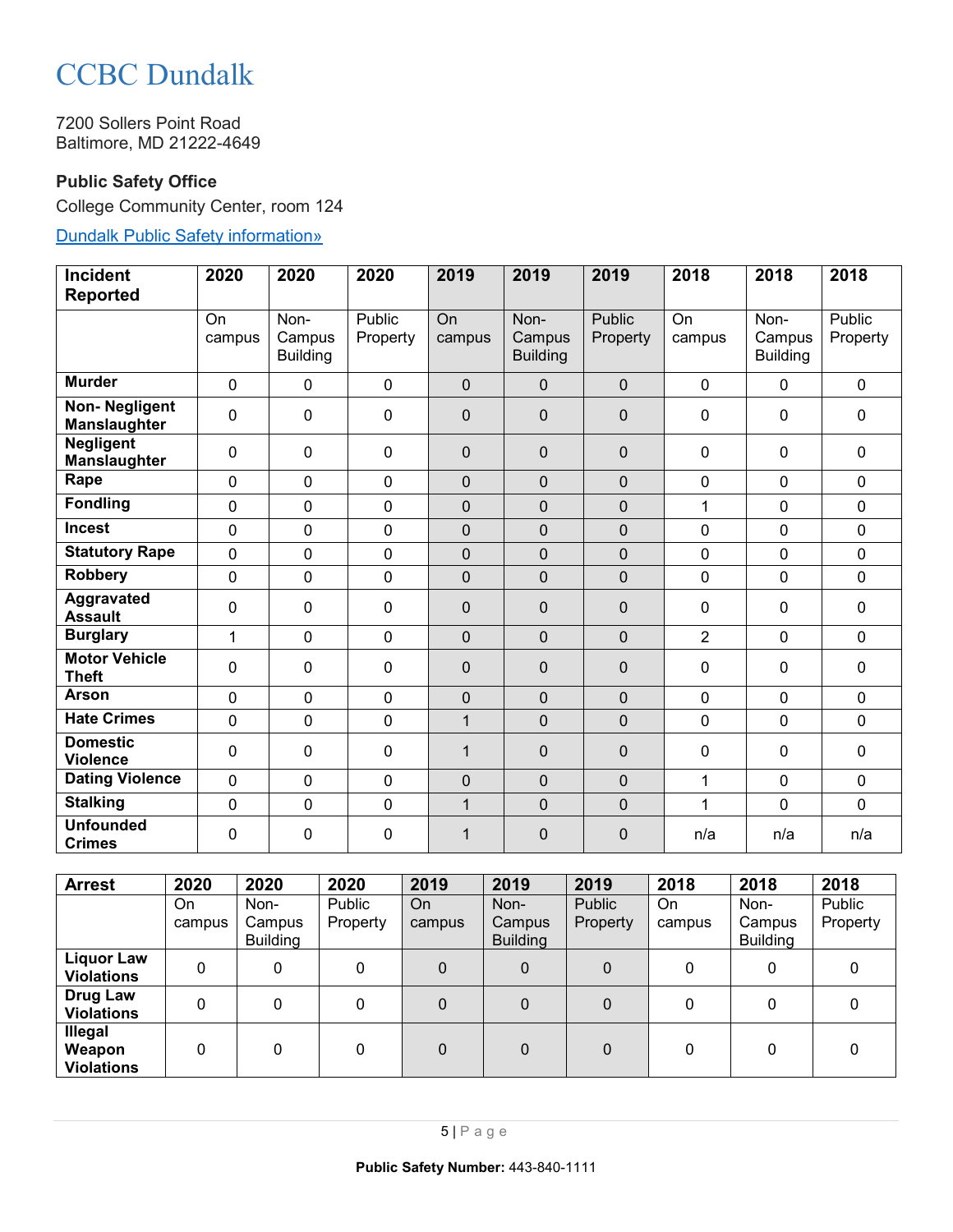| Campus<br><b>Disciplinary</b><br><b>Referrals</b> | 2020         | 2020                              | 2020               | 2019         | 2019                              | 2019               | 2018         | 2018                              | 2018               |
|---------------------------------------------------|--------------|-----------------------------------|--------------------|--------------|-----------------------------------|--------------------|--------------|-----------------------------------|--------------------|
|                                                   | On<br>campus | Non-<br>Campus<br><b>Building</b> | Public<br>Property | On<br>campus | Non-<br>Campus<br><b>Building</b> | Public<br>Property | On<br>campus | Non-<br>Campus<br><b>Building</b> | Public<br>Property |
| <b>Liquor Law</b><br><b>Violations</b>            | 0            | 0                                 | 0                  | $\mathbf 0$  | $\mathbf 0$                       | 0                  | 0            | 0                                 | 0                  |
| Drug Law<br><b>Violations</b>                     | $\mathbf 0$  | 0                                 | 0                  | $\mathbf 0$  | $\mathbf 0$                       | $\Omega$           | 0            | $\mathbf 0$                       | 0                  |
| Illegal<br>Weapon<br><b>Violations</b>            | 0            | 0                                 | 0                  | $\mathbf 0$  | $\mathbf 0$                       | 0                  | 0            | 0                                 | $\Omega$           |

| <b>Date</b> | <b>CCBC Case</b><br><b>Number</b> | <b>Incident</b>                                                                                                          | <b>BCDP Number</b> | Location  |
|-------------|-----------------------------------|--------------------------------------------------------------------------------------------------------------------------|--------------------|-----------|
| 9/1/2020    | 2009-00162                        | <b>Burglary</b><br>Suspect entered a<br>locked building and<br>removed CCBC<br>employee's property<br>valued at \$230.00 |                    | On-Campus |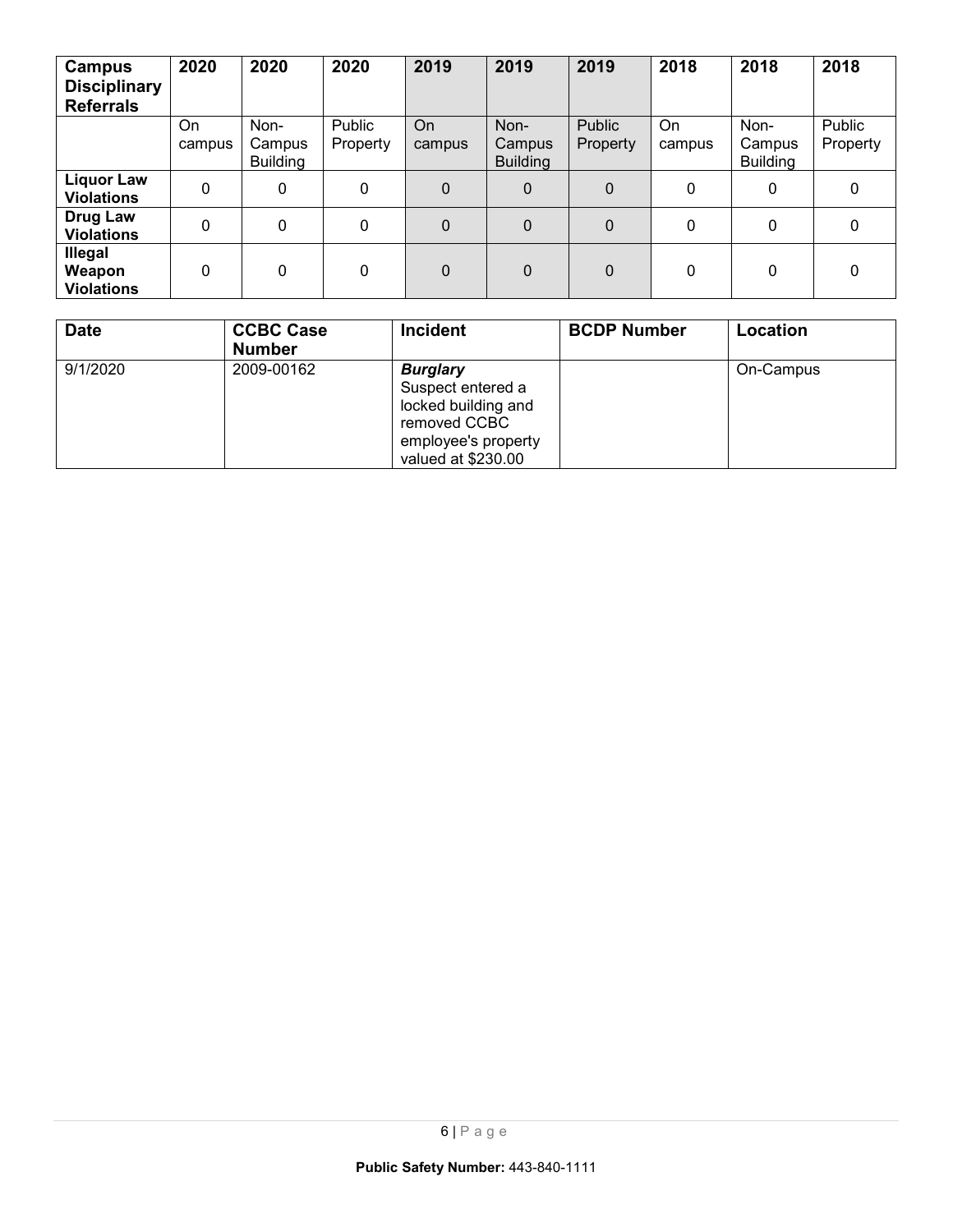### **CCBC** Essex

7201 Rossville Boulevard Baltimore, MD 21237-3899

#### **Public Safety Office**

Student Services Center, room 003

#### [Essex Public Safety information»](https://www.ccbcmd.edu/Campus-Life-and-Activities/Public-Safety/About-Public-Safety/Essex-Public-Safety-Information.aspx)

| <b>Incident</b><br><b>Reported</b>   | 2020         | 2020                              | 2020               | 2019           | 2019                              | 2019               | 2018                | 2018                              | 2018               |
|--------------------------------------|--------------|-----------------------------------|--------------------|----------------|-----------------------------------|--------------------|---------------------|-----------------------------------|--------------------|
|                                      | On<br>campus | Non-<br>Campus<br><b>Building</b> | Public<br>Property | On<br>campus   | Non-<br>Campus<br><b>Building</b> | Public<br>Property | <b>On</b><br>campus | Non-<br>Campus<br><b>Building</b> | Public<br>Property |
| <b>Murder</b>                        | 0            | $\mathbf 0$                       | $\mathbf 0$        | $\Omega$       | $\mathbf 0$                       | $\overline{0}$     | $\mathbf 0$         | $\mathbf 0$                       | $\mathbf 0$        |
| <b>Non-Negligent</b><br>Manslaughter | $\mathbf 0$  | 0                                 | $\mathbf 0$        | 0              | 0                                 | $\mathbf 0$        | $\mathbf 0$         | $\mathbf 0$                       | $\mathbf 0$        |
| <b>Negligent</b><br>Manslaughter     | $\mathbf 0$  | 0                                 | 0                  | $\mathbf 0$    | 0                                 | $\mathbf 0$        | $\mathbf 0$         | $\mathbf 0$                       | $\mathbf 0$        |
| Rape                                 | 0            | $\mathbf 0$                       | $\mathbf 0$        | $\mathbf 0$    | $\overline{0}$                    | $\overline{0}$     | $\mathbf 0$         | $\mathbf 0$                       | $\mathbf 0$        |
| <b>Fondling</b>                      | $\mathbf{1}$ | 0                                 | $\mathbf 0$        | 0              | 0                                 | $\overline{0}$     | $\mathbf{1}$        | $\mathbf 0$                       | $\mathbf 0$        |
| <b>Incest</b>                        | $\mathbf 0$  | 0                                 | $\mathbf 0$        | $\mathbf 0$    | $\overline{0}$                    | $\mathbf 0$        | $\mathbf 0$         | $\mathbf 0$                       | $\mathbf 0$        |
| <b>Statutory Rape</b>                | 0            | 0                                 | $\mathbf 0$        | $\mathbf 0$    | 0                                 | $\mathbf 0$        | $\mathbf 0$         | $\mathbf 0$                       | $\mathbf 0$        |
| <b>Robbery</b>                       | 0            | $\mathbf 0$                       | $\mathbf 0$        | $\overline{0}$ | $\overline{0}$                    | $\mathbf 0$        | $\mathbf 0$         | $\mathbf 0$                       | $\mathbf 0$        |
| Aggravated<br><b>Assault</b>         | 0            | 0                                 | 0                  | 0              | 0                                 | $\mathbf 0$        | $\mathbf{0}$        | $\mathbf 0$                       | $\mathbf 0$        |
| <b>Burglary</b>                      | $\mathbf 1$  | $\overline{0}$                    | $\overline{0}$     | $\overline{2}$ | $\overline{0}$                    | $\overline{0}$     | 3                   | $\mathbf 0$                       | $\mathbf 0$        |
| <b>Motor Vehicle</b><br><b>Theft</b> | 0            | 0                                 | 0                  | $\mathbf 0$    | 0                                 | $\mathbf 0$        | $\mathbf 0$         | $\mathbf 0$                       | $\mathbf 0$        |
| <b>Arson</b>                         | 0            | 0                                 | $\mathbf 0$        | $\mathbf 0$    | 0                                 | $\overline{0}$     | $\mathbf 0$         | $\mathbf 0$                       | $\mathbf 0$        |
| <b>Hate Crimes</b>                   | 1            | $\mathbf 0$                       | $\overline{0}$     | $\mathbf{1}$   | $\overline{0}$                    | $\mathbf 0$        | $\mathbf 0$         | $\mathbf 0$                       | $\overline{0}$     |
| <b>Domestic</b><br><b>Violence</b>   | $\mathbf 0$  | 0                                 | 0                  | $\overline{2}$ | 0                                 | $\mathbf 0$        | $\overline{2}$      | $\mathbf 0$                       | $\mathbf 0$        |
| <b>Dating Violence</b>               | $\mathbf{1}$ | $\overline{0}$                    | $\overline{0}$     | $\mathbf{1}$   | $\overline{0}$                    | $\overline{0}$     | 4                   | $\mathbf{0}$                      | $\Omega$           |
| <b>Stalking</b>                      | $\mathbf{1}$ | 0                                 | $\overline{0}$     | 4              | $\overline{0}$                    | $\mathbf 0$        | 3                   | $\mathbf 0$                       | $\overline{0}$     |
| <b>Unfounded</b><br><b>Crimes</b>    | 0            | 0                                 | 0                  | $\overline{2}$ | $\mathbf 0$                       | 0                  | n/a                 | n/a                               | n/a                |

| <b>Arrest</b>                                 | 2020   | 2020                      | 2020     | 2019   | 2019                      | 2019     | 2018   | 2018                      | 2018     |
|-----------------------------------------------|--------|---------------------------|----------|--------|---------------------------|----------|--------|---------------------------|----------|
|                                               | On     | Non-                      | Public   | On     | Non-                      | Public   | On     | Non-                      | Public   |
|                                               | campus | Campus<br><b>Building</b> | Property | campus | Campus<br><b>Building</b> | Property | campus | Campus<br><b>Building</b> | Property |
| <b>Liquor Law</b><br><b>Violations</b>        | 0      | 0                         | 0        | 0      | 0                         | $\Omega$ | 0      | 0                         |          |
| Drug Law<br><b>Violations</b>                 | 0      | 0                         | 0        |        | 0                         | 0        | 0      | 0                         |          |
| <b>Illegal</b><br>Weapon<br><b>Violations</b> | 0      | 0                         | 0        | 0      | 0                         | 0        |        | 0                         | $\Omega$ |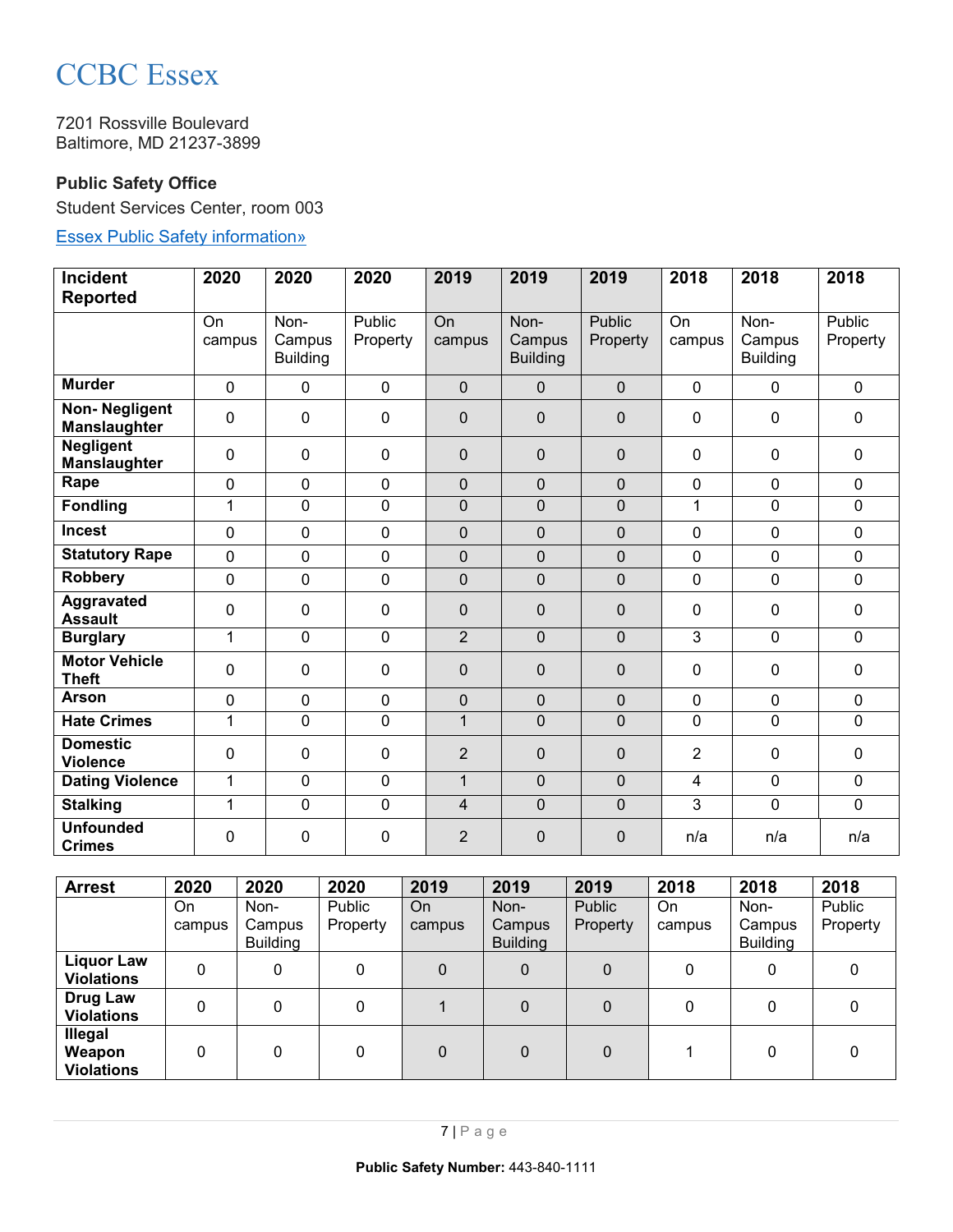| Campus<br><b>Disciplinary</b><br><b>Referrals</b> | 2020         | 2020                              | 2020               | 2019                | 2019                              | 2019               | 2018         | 2018                              | 2018               |
|---------------------------------------------------|--------------|-----------------------------------|--------------------|---------------------|-----------------------------------|--------------------|--------------|-----------------------------------|--------------------|
|                                                   | On<br>campus | Non-<br>Campus<br><b>Building</b> | Public<br>Property | <b>On</b><br>campus | Non-<br>Campus<br><b>Building</b> | Public<br>Property | On<br>campus | Non-<br>Campus<br><b>Building</b> | Public<br>Property |
| <b>Liquor Law</b><br><b>Violations</b>            | 0            | 0                                 | 0                  |                     | $\mathbf 0$                       | $\Omega$           |              | 0                                 | 0                  |
| Drug Law<br><b>Violations</b>                     | 0            | 0                                 | 0                  |                     | $\Omega$                          | $\Omega$           | 2            | 0                                 | 0                  |
| <b>Illegal</b><br>Weapon<br><b>Violations</b>     | 0            | 0                                 | 0                  | 0                   | $\mathbf 0$                       | $\Omega$           | 0            | 0                                 | 0                  |

| <b>Date</b> | <b>CCBC Case</b><br><b>Number</b> | Incident                                                                                                                                                                                                                                                                                                                                                                                          | <b>BCDP Number</b> | Location  |
|-------------|-----------------------------------|---------------------------------------------------------------------------------------------------------------------------------------------------------------------------------------------------------------------------------------------------------------------------------------------------------------------------------------------------------------------------------------------------|--------------------|-----------|
| 3/4/2020    | 2003-00085                        | <b>Dating Violence</b><br>Suspect got into a verbal argument<br>with victim, and was ordered to leave<br>campus. Instead of leaving suspect<br>returned, driving erratically chasing<br>victim in his respective vehicle.<br>Suspect was placed under arrest.                                                                                                                                     |                    | On-Campus |
| 3/5/2020    | 2003-00087                        | <b>Hate Crime/Threats</b><br>Student was heard making hate/bias<br>comments towards African<br>Americans, Muslims, Jews, and<br><b>LGBTQ</b> individuals and specifically<br>mentioned "Gasing (sp) Jews".<br>Student also typed "Kill college" on<br>his computer screen for all to see<br>and was observed researching the<br>floor plans of the building and maps<br>of the CCBC Essex Campus. |                    | On-Campus |
| 3/11/2020   | 2003-00098                        | <b>Stalking</b><br>Victim observed suspect on several<br>occasions following her around<br>campus and taking pictures of her.                                                                                                                                                                                                                                                                     |                    | On-Campus |
| 4/15/2020   | 2004-00119                        | <b>Burglary</b><br>Suspects broke into the secured<br>storage container by cutting the locks<br>and chains, 2-3 snow blowers were<br>stolen                                                                                                                                                                                                                                                       |                    | On-Campus |
| 5/4/2020    | 2005-00123                        | <b>Fondling</b><br>Victim reported that she was sexually<br>harassed by the suspect who had<br>placed his hands on her tailbone                                                                                                                                                                                                                                                                   |                    | On-Campus |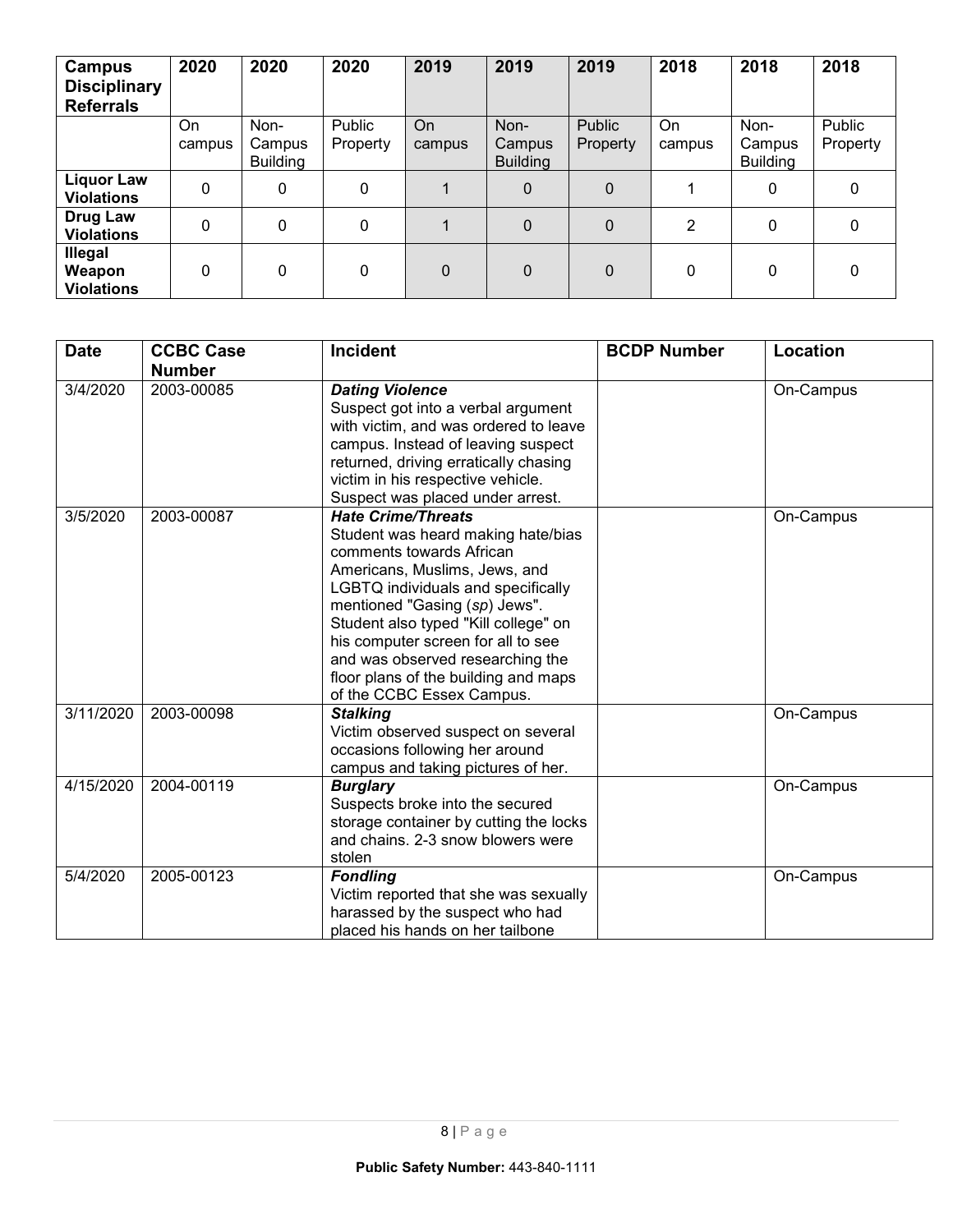## CCBC Hunt Valley Center

11101 McCormick Road Baltimore, MD 21031

| Incident                                | 2020           | 2020                              | 2020               | 2019         | 2019                              | 2019                      | 2018           | 2018                              | 2018               |
|-----------------------------------------|----------------|-----------------------------------|--------------------|--------------|-----------------------------------|---------------------------|----------------|-----------------------------------|--------------------|
| <b>Reported</b>                         |                |                                   |                    |              |                                   |                           |                |                                   |                    |
|                                         | On<br>campus   | Non-<br>Campus<br><b>Building</b> | Public<br>Property | On<br>campus | Non-<br>Campus<br><b>Building</b> | <b>Public</b><br>Property | On<br>campus   | Non-<br>Campus<br><b>Building</b> | Public<br>Property |
| <b>Murder</b>                           | $\mathbf 0$    | $\mathbf 0$                       | 0                  | $\mathbf 0$  | 0                                 | $\mathbf 0$               | $\mathbf 0$    | 0                                 | $\mathbf 0$        |
| <b>Non-Negligent</b><br>Manslaughter    | $\mathbf 0$    | $\mathbf 0$                       | $\mathbf 0$        | $\mathbf 0$  | 0                                 | 0                         | $\mathbf 0$    | $\mathbf 0$                       | $\mathbf 0$        |
| <b>Negligent</b><br><b>Manslaughter</b> | 0              | $\pmb{0}$                         | 0                  | $\mathbf 0$  | $\mathbf 0$                       | $\mathbf 0$               | $\mathbf 0$    | 0                                 | $\mathbf 0$        |
| Rape                                    | $\mathbf 0$    | $\mathbf 0$                       | $\mathbf 0$        | $\mathbf 0$  | $\overline{0}$                    | $\mathbf 0$               | $\mathbf 0$    | 0                                 | $\mathbf{1}$       |
| <b>Fondling</b>                         | 0              | $\mathbf 0$                       | $\mathbf 0$        | $\mathbf 0$  | $\overline{0}$                    | $\mathbf 0$               | $\mathbf 0$    | 0                                 | $\mathbf 0$        |
| <b>Incest</b>                           | $\mathbf 0$    | $\pmb{0}$                         | $\overline{0}$     | $\mathbf 0$  | $\overline{0}$                    | $\mathbf 0$               | $\mathbf 0$    | 0                                 | $\mathbf 0$        |
| <b>Statutory Rape</b>                   | $\mathbf 0$    | $\mathbf 0$                       | 0                  | $\mathbf 0$  | $\overline{0}$                    | $\mathbf 0$               | $\mathbf 0$    | 0                                 | $\mathbf 0$        |
| <b>Robbery</b>                          | $\mathbf 0$    | $\mathbf 0$                       | $\mathbf 0$        | $\mathbf 0$  | $\overline{0}$                    | $\mathbf 0$               | $\overline{0}$ | $\mathbf 0$                       | $\mathbf{1}$       |
| Aggravated<br><b>Assault</b>            | 0              | $\mathbf 0$                       | $\mathbf 0$        | $\mathbf 0$  | $\mathbf 0$                       | $\overline{0}$            | 0              | $\overline{0}$                    | 1                  |
| <b>Burglary</b>                         | $\overline{0}$ | $\pmb{0}$                         | 0                  | $\pmb{0}$    | 0                                 | $\mathbf 0$               | $\mathbf 0$    | 0                                 | 11                 |
| <b>Motor Vehicle</b><br><b>Theft</b>    | $\Omega$       | $\mathbf 0$                       | 0                  | $\mathbf 0$  | 0                                 | 0                         | $\mathbf 0$    | 0                                 | $\overline{4}$     |
| <b>Arson</b>                            | 0              | $\mathbf 0$                       | 0                  | $\mathbf 0$  | 0                                 | $\mathbf 0$               | 0              | 0                                 | $\mathbf 0$        |
| <b>Hate Crimes</b>                      | $\overline{0}$ | $\mathbf 0$                       | 0                  | $\mathbf 0$  | 0                                 | $\mathbf 0$               | $\mathbf 0$    | $\overline{0}$                    | $\overline{0}$     |
| <b>Domestic</b><br><b>Violence</b>      | $\mathbf 0$    | $\mathbf 0$                       | $\mathbf 0$        | $\mathbf 0$  | $\mathbf 0$                       | $\mathbf 0$               | $\mathbf 0$    | $\overline{0}$                    | $\mathbf 0$        |
| <b>Dating Violence</b>                  | $\mathbf 0$    | $\pmb{0}$                         | $\mathbf 0$        | $\pmb{0}$    | $\overline{0}$                    | $\mathbf 0$               | $\mathbf 0$    | 0                                 | $\mathbf 0$        |
| <b>Stalking</b>                         | $\mathbf 0$    | $\pmb{0}$                         | $\mathbf 0$        | $\mathbf 0$  | $\overline{0}$                    | $\mathbf 0$               | 0              | $\mathbf 0$                       | $\mathbf 0$        |
| <b>Unfounded</b><br><b>Crimes</b>       | 0              | $\mathbf 0$                       | 0                  | $\mathbf 0$  | $\mathbf 0$                       | 0                         | n/a            | n/a                               | n/a                |

| <b>Arrest</b>                                 | 2020         | 2020                              | 2020               | 2019                | 2019                              | 2019               | 2018         | 2018                              | 2018               |
|-----------------------------------------------|--------------|-----------------------------------|--------------------|---------------------|-----------------------------------|--------------------|--------------|-----------------------------------|--------------------|
|                                               | On<br>campus | Non-<br>Campus<br><b>Building</b> | Public<br>Property | <b>On</b><br>campus | Non-<br>Campus<br><b>Building</b> | Public<br>Property | On<br>campus | Non-<br>Campus<br><b>Building</b> | Public<br>Property |
| <b>Liquor Law</b><br><b>Violations</b>        |              | 0                                 | 0                  | 0                   | 0                                 | 0                  | 0            | 0                                 |                    |
| Drug Law<br><b>Violations</b>                 |              | 0                                 | 0                  | 0                   | 0                                 | 0                  | 0            | 0                                 |                    |
| <b>Illegal</b><br>Weapon<br><b>Violations</b> | 0            | 0                                 | 0                  | 0                   | 0                                 | 0                  | 0            | 0                                 |                    |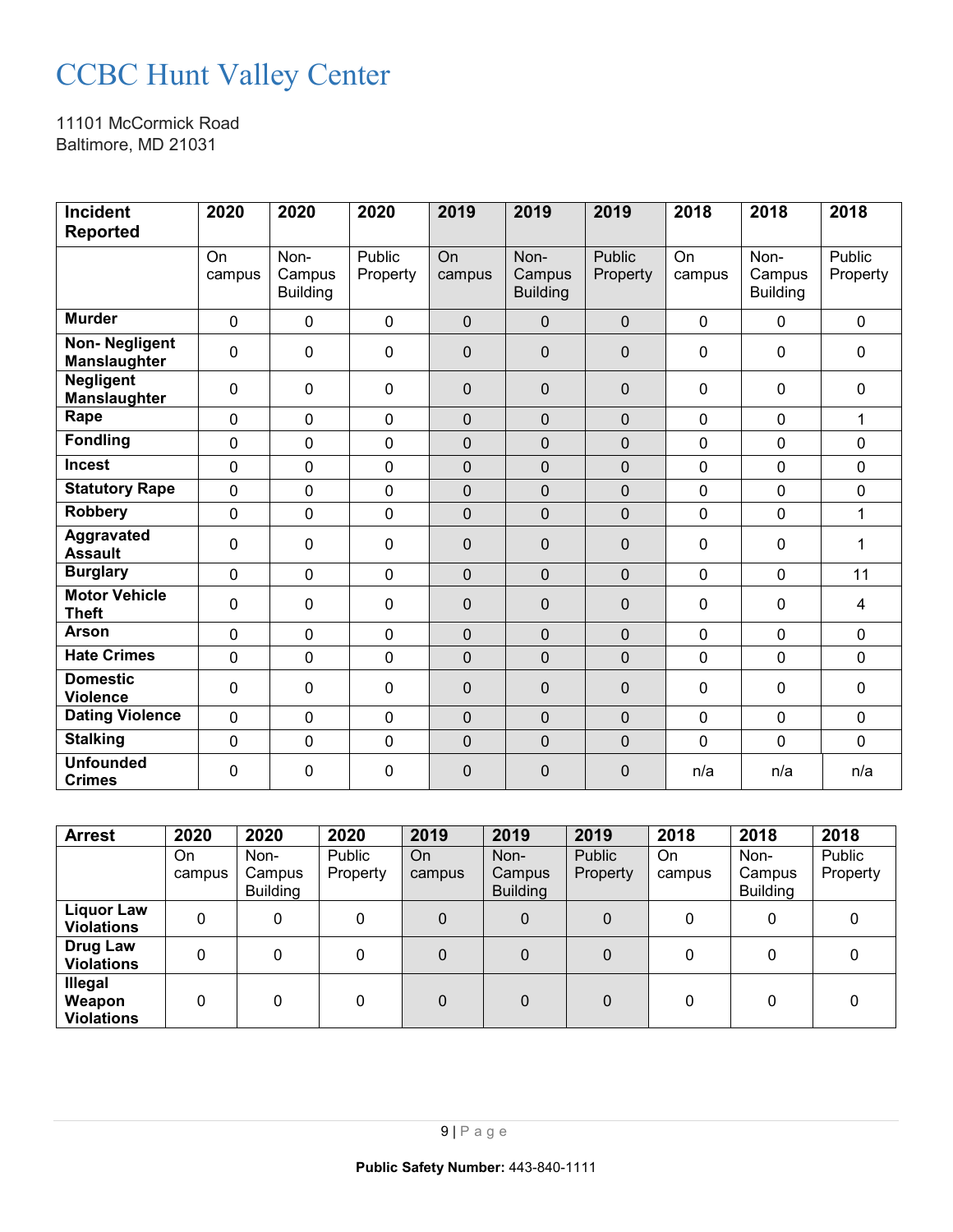| Campus<br><b>Disciplinary</b><br><b>Referrals</b> | 2020         | 2020                              | 2020               | 2019                | 2019                              | 2019               | 2018         | 2018                              | 2018               |
|---------------------------------------------------|--------------|-----------------------------------|--------------------|---------------------|-----------------------------------|--------------------|--------------|-----------------------------------|--------------------|
|                                                   | On<br>campus | Non-<br>Campus<br><b>Building</b> | Public<br>Property | <b>On</b><br>campus | Non-<br>Campus<br><b>Building</b> | Public<br>Property | On<br>campus | Non-<br>Campus<br><b>Building</b> | Public<br>Property |
| <b>Liquor Law</b><br><b>Violations</b>            | 0            | 0                                 | 0                  | $\mathbf 0$         | $\mathbf 0$                       | 0                  | 0            | 0                                 | 0                  |
| Drug Law<br><b>Violations</b>                     | 0            | 0                                 | 0                  | $\overline{0}$      | $\mathbf 0$                       | $\Omega$           | 0            | 0                                 | $\Omega$           |
| Illegal<br>Weapon<br><b>Violations</b>            | $\mathbf 0$  | 0                                 | 0                  | $\Omega$            | 0                                 | $\Omega$           | 0            | 0                                 | $\Omega$           |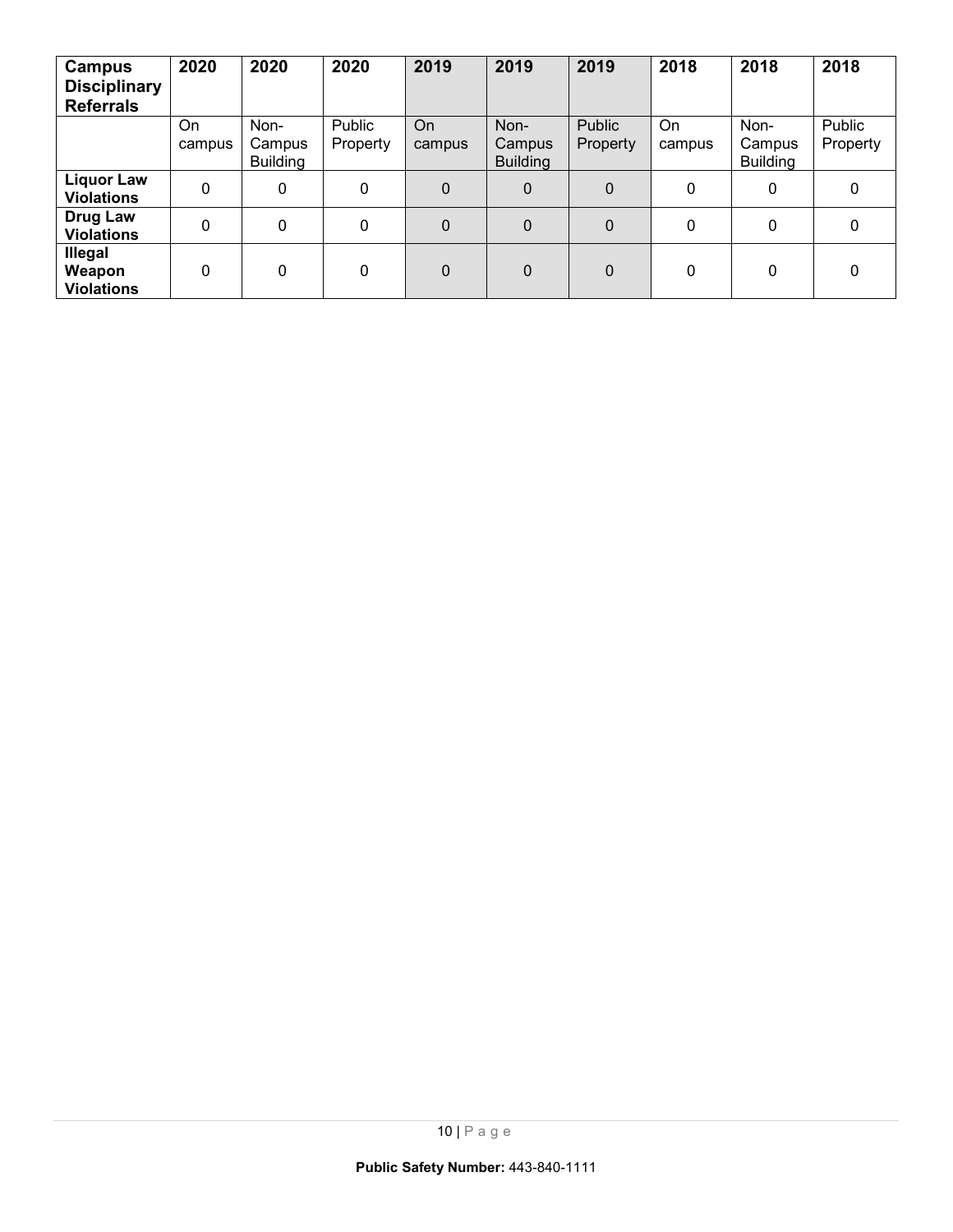## CCBC Owings Mills Center

10300 Grand Central Avenue Owings Mills, MD 21117

| <b>Incident</b>                             | 2020           | 2020                              | 2020                      | 2019           | 2019                              | 2019                      | 2018           | 2018                              | 2018                      |
|---------------------------------------------|----------------|-----------------------------------|---------------------------|----------------|-----------------------------------|---------------------------|----------------|-----------------------------------|---------------------------|
| <b>Reported</b>                             |                |                                   |                           |                |                                   |                           |                |                                   |                           |
|                                             | On<br>campus   | Non-<br>Campus<br><b>Building</b> | <b>Public</b><br>Property | On<br>campus   | Non-<br>Campus<br><b>Building</b> | <b>Public</b><br>Property | On<br>campus   | Non-<br>Campus<br><b>Building</b> | <b>Public</b><br>Property |
| <b>Murder</b>                               | $\mathbf 0$    | $\mathbf 0$                       | $\mathbf 0$               | $\mathbf 0$    | 0                                 | $\mathbf 0$               | $\mathbf 0$    | 0                                 | $\mathbf 0$               |
| <b>Non-Negligent</b><br><b>Manslaughter</b> | $\overline{0}$ | 0                                 | 0                         | 0              | 0                                 | 0                         | $\mathbf 0$    | $\mathbf 0$                       | $\mathbf 0$               |
| <b>Negligent</b><br><b>Manslaughter</b>     | $\overline{0}$ | 0                                 | 0                         | $\mathbf 0$    | 0                                 | $\mathbf 0$               | $\mathbf 0$    | $\mathbf 0$                       | $\mathbf 0$               |
| Rape                                        | $\mathbf 0$    | 0                                 | $\mathbf 0$               | $\mathbf 0$    | $\overline{0}$                    | $\mathbf 0$               | $\mathbf 0$    | $\mathbf 0$                       | $\mathbf{0}$              |
| <b>Fondling</b>                             | $\overline{0}$ | 0                                 | 0                         | $\overline{0}$ | $\overline{0}$                    | $\overline{0}$            | $\overline{0}$ | $\mathbf 0$                       | $\mathbf 0$               |
| <b>Incest</b>                               | $\mathbf 0$    | $\mathbf 0$                       | $\overline{0}$            | $\mathbf 0$    | $\overline{0}$                    | $\mathbf 0$               | $\mathbf 0$    | $\mathbf 0$                       | $\mathbf{0}$              |
| <b>Statutory Rape</b>                       | $\mathbf 0$    | 0                                 | $\mathbf 0$               | $\mathbf 0$    | 0                                 | $\mathbf 0$               | $\mathbf 0$    | $\mathbf 0$                       | 1                         |
| <b>Robbery</b>                              | $\mathbf 0$    | $\mathbf 0$                       | $\mathbf 0$               | $\mathbf 0$    | $\overline{0}$                    | $\mathbf 0$               | $\mathbf 0$    | $\mathbf 0$                       | $\mathbf 0$               |
| Aggravated<br><b>Assault</b>                | $\overline{0}$ | 0                                 | 0                         | $\pmb{0}$      | 0                                 | 0                         | $\mathbf 0$    | 0                                 | $\mathbf 0$               |
| <b>Burglary</b>                             | $\mathbf 0$    | 0                                 | $\mathbf 0$               | $\mathbf 0$    | 0                                 | $\mathbf 0$               | $\mathbf 0$    | $\overline{0}$                    | $\overline{2}$            |
| <b>Motor Vehicle</b><br><b>Theft</b>        | $\mathbf 0$    | 0                                 | 0                         | $\mathbf 0$    | 0                                 | $\mathbf 0$               | $\mathbf 0$    | 0                                 | $\mathbf 0$               |
| <b>Arson</b>                                | $\Omega$       | 0                                 | 0                         | $\mathbf 0$    | 0                                 | $\mathbf 0$               | $\Omega$       | $\mathbf 0$                       | $\Omega$                  |
| <b>Hate Crimes</b>                          | $\overline{0}$ | 0                                 | 0                         | $\mathbf 0$    | 0                                 | $\mathbf 0$               | $\mathbf 0$    | $\mathbf 0$                       | $\overline{0}$            |
| <b>Domestic</b><br><b>Violence</b>          | $\overline{0}$ | 0                                 | 0                         | $\mathbf 0$    | 0                                 | $\mathbf 0$               | $\mathbf 0$    | $\mathbf 0$                       | $\mathbf 0$               |
| <b>Dating Violence</b>                      | $\mathbf 0$    | 0                                 | $\mathbf 0$               | $\mathbf 0$    | $\overline{0}$                    | $\mathbf 0$               | $\overline{2}$ | $\mathbf 0$                       | $\mathbf 0$               |
| <b>Stalking</b>                             | $\overline{0}$ | 0                                 | 0                         | $\mathbf 0$    | 0                                 | $\mathbf 0$               | $\overline{0}$ | $\mathbf 0$                       | $\mathbf 0$               |
| <b>Unfounded</b><br><b>Crimes</b>           | $\mathbf 0$    | 0                                 | 0                         | $\mathbf 0$    | $\mathbf 0$                       | 0                         | n/a            | n/a                               | n/a                       |

| <b>Arrest</b>                                 | 2020         | 2020                              | 2020               | 2019         | 2019                              | 2019               | 2018         | 2018                              | 2018               |
|-----------------------------------------------|--------------|-----------------------------------|--------------------|--------------|-----------------------------------|--------------------|--------------|-----------------------------------|--------------------|
|                                               | On<br>campus | Non-<br>Campus<br><b>Building</b> | Public<br>Property | On<br>campus | Non-<br>Campus<br><b>Building</b> | Public<br>Property | On<br>campus | Non-<br>Campus<br><b>Building</b> | Public<br>Property |
| <b>Liquor Law</b><br><b>Violations</b>        | 0            | 0                                 | 0                  | 0            | 0                                 | $\Omega$           | 0            | 0                                 | 0                  |
| Drug Law<br><b>Violations</b>                 | 0            | 0                                 | 0                  | 0            | 0                                 | $\Omega$           | 0            | 0                                 | 0                  |
| <b>Illegal</b><br>Weapon<br><b>Violations</b> | $\Omega$     | 0                                 | 0                  | 0            | 0                                 | $\Omega$           | 0            | 0                                 | 0                  |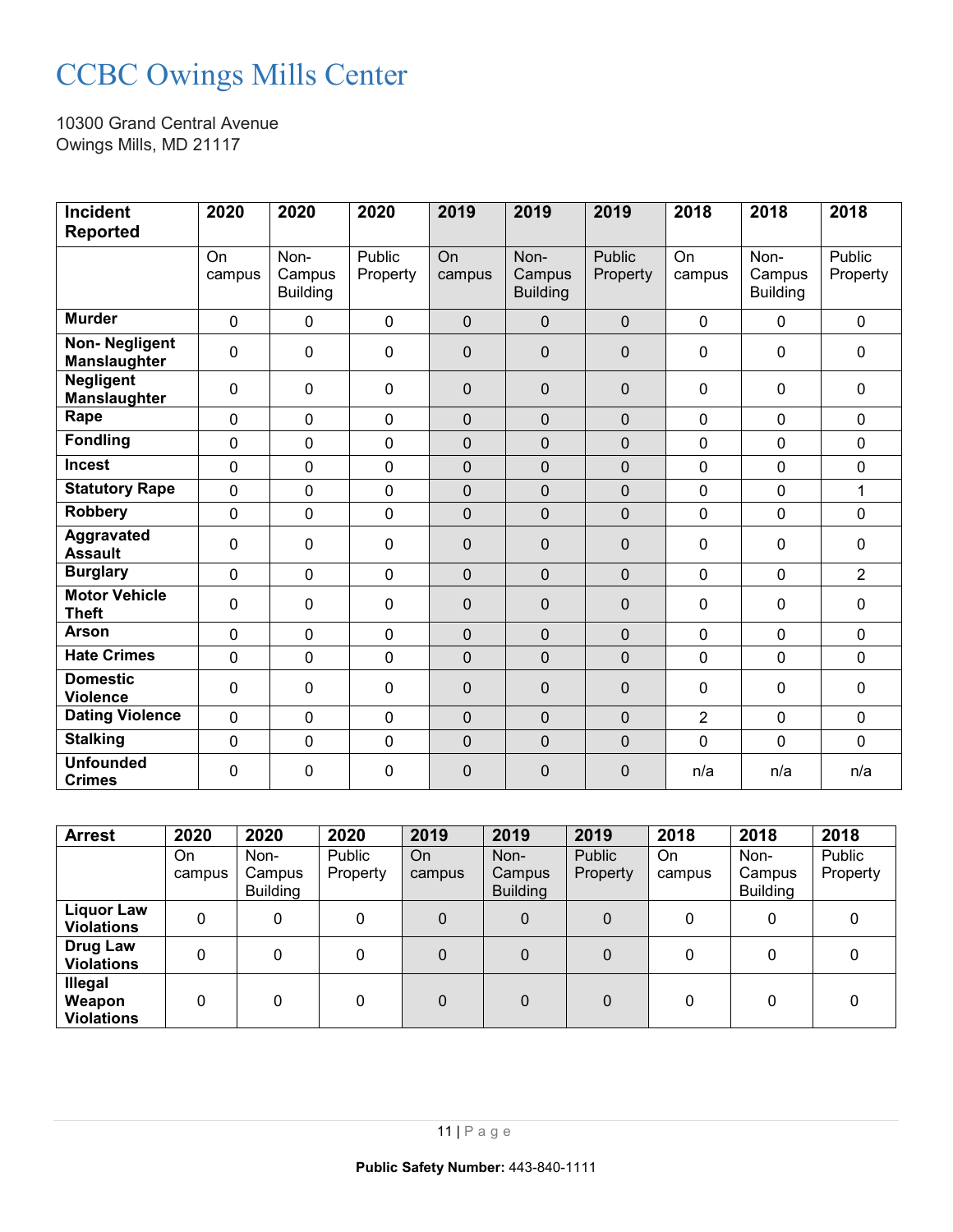| Campus<br><b>Disciplinary</b><br><b>Referrals</b> | 2020         | 2020                              | 2020               | 2019                | 2019                              | 2019               | 2018         | 2018                              | 2018               |
|---------------------------------------------------|--------------|-----------------------------------|--------------------|---------------------|-----------------------------------|--------------------|--------------|-----------------------------------|--------------------|
|                                                   | On<br>campus | Non-<br>Campus<br><b>Building</b> | Public<br>Property | <b>On</b><br>campus | Non-<br>Campus<br><b>Building</b> | Public<br>Property | On<br>campus | Non-<br>Campus<br><b>Building</b> | Public<br>Property |
| <b>Liquor Law</b><br><b>Violations</b>            | 0            | 0                                 | 0                  | $\mathbf 0$         | $\mathbf 0$                       | 0                  | 0            | 0                                 | 0                  |
| Drug Law<br><b>Violations</b>                     | 0            | 0                                 | 0                  | $\overline{0}$      | $\mathbf 0$                       | $\Omega$           | 0            | 0                                 | $\Omega$           |
| Illegal<br>Weapon<br><b>Violations</b>            | $\mathbf 0$  | 0                                 | 0                  | $\Omega$            | 0                                 | $\Omega$           | 0            | 0                                 | $\Omega$           |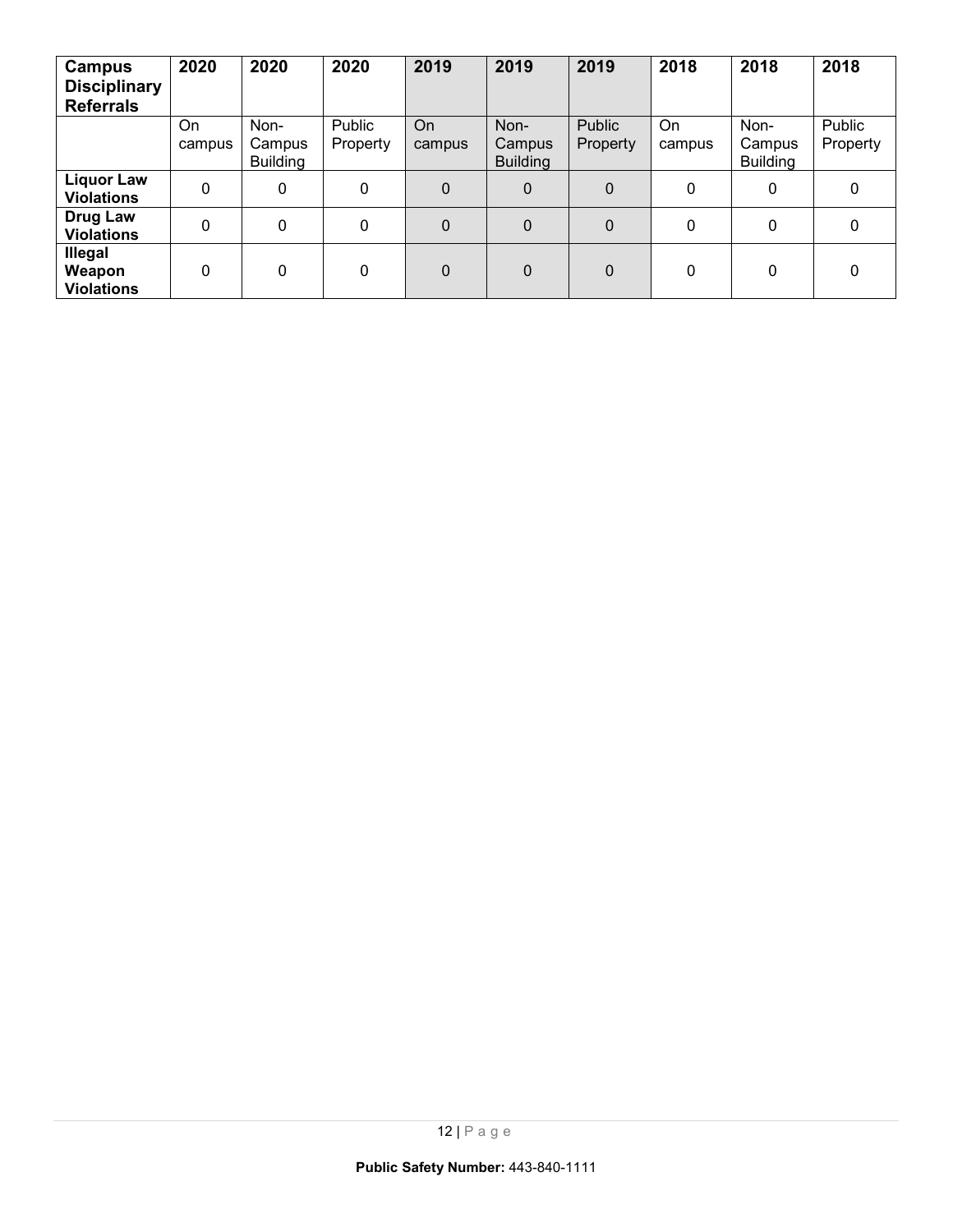## CCBC Randallstown at the Liberty Center

3637 Offutt Road Randallstown, MD 21133

| <b>Incident</b>                         | 2020                | 2020                              | 2020               | 2019           | 2019                              | 2019               | 2018                | 2018                              | 2018                      |
|-----------------------------------------|---------------------|-----------------------------------|--------------------|----------------|-----------------------------------|--------------------|---------------------|-----------------------------------|---------------------------|
| <b>Reported</b>                         |                     |                                   |                    |                |                                   |                    |                     |                                   |                           |
|                                         | <b>On</b><br>campus | Non-<br>Campus<br><b>Building</b> | Public<br>Property | On<br>campus   | Non-<br>Campus<br><b>Building</b> | Public<br>Property | <b>On</b><br>campus | Non-<br>Campus<br><b>Building</b> | <b>Public</b><br>Property |
| <b>Murder</b>                           | 0                   | $\mathbf 0$                       | $\mathbf 0$        | 0              | $\mathbf 0$                       | $\mathbf{0}$       | $\mathbf 0$         | $\mathbf 0$                       | $\mathbf 0$               |
| <b>Non-Negligent</b><br>Manslaughter    | 0                   | 0                                 | 0                  | 0              | $\mathbf 0$                       | $\mathbf 0$        | $\mathbf 0$         | $\mathbf 0$                       | $\mathbf 0$               |
| <b>Negligent</b><br><b>Manslaughter</b> | 0                   | 0                                 | $\mathbf 0$        | $\overline{0}$ | $\mathbf 0$                       | $\overline{0}$     | $\mathbf 0$         | $\mathbf 0$                       | $\mathbf 0$               |
| Rape                                    | 0                   | $\mathbf 0$                       | $\mathbf 0$        | 0              | $\overline{0}$                    | $\mathbf 0$        | $\mathbf 0$         | $\mathbf 0$                       | $\mathbf 0$               |
| <b>Fondling</b>                         | $\Omega$            | 0                                 | $\overline{0}$     | 0              | $\overline{0}$                    | 0                  | $\mathbf{0}$        | $\mathbf 0$                       | $\mathbf 0$               |
| <b>Incest</b>                           | $\overline{0}$      | 0                                 | $\overline{0}$     | $\overline{0}$ | $\overline{0}$                    | $\mathbf 0$        | $\mathbf 0$         | $\mathbf 0$                       | $\mathbf 0$               |
| <b>Statutory Rape</b>                   | $\Omega$            | 0                                 | $\mathbf 0$        | 0              | $\overline{0}$                    | 0                  | $\mathbf 0$         | $\mathbf 0$                       | $\mathbf 0$               |
| <b>Robbery</b>                          | 0                   | 0                                 | $\mathbf 0$        | $\overline{0}$ | $\mathbf 0$                       | $\mathbf 0$        | $\mathbf 0$         | $\mathbf 0$                       | $\mathbf 0$               |
| Aggravated<br><b>Assault</b>            | 0                   | 0                                 | 0                  | 0              | $\mathbf 0$                       | $\mathbf 0$        | 0                   | $\mathbf 0$                       | 0                         |
| <b>Burglary</b>                         | 0                   | 0                                 | $\overline{0}$     | 0              | $\overline{0}$                    | 0                  | $\mathbf 0$         | $\mathbf 0$                       | $\mathbf 0$               |
| <b>Motor Vehicle</b><br><b>Theft</b>    | 0                   | 0                                 | $\mathbf 0$        | 0              | $\mathbf 0$                       | $\mathbf 0$        | $\mathbf 0$         | $\mathbf 0$                       | $\mathbf 0$               |
| <b>Arson</b>                            | 0                   | 0                                 | $\overline{0}$     | 0              | $\overline{0}$                    | $\overline{0}$     | $\Omega$            | $\mathbf 0$                       | $\overline{0}$            |
| <b>Hate Crimes</b>                      | 0                   | 0                                 | $\overline{0}$     | 0              | $\mathbf 0$                       | $\mathbf 0$        | $\mathbf 0$         | $\mathbf 0$                       | $\mathbf 0$               |
| <b>Domestic</b><br><b>Violence</b>      | 0                   | 0                                 | 0                  | 0              | $\mathbf 0$                       | 0                  | $\mathbf 0$         | $\mathbf 0$                       | $\mathbf 0$               |
| <b>Dating Violence</b>                  | $\mathbf{1}$        | 0                                 | $\mathbf 0$        | 0              | $\mathbf 0$                       | 0                  | $\mathbf 0$         | $\mathbf 0$                       | $\mathbf 0$               |
| <b>Stalking</b>                         | 0                   | 0                                 | $\mathbf 0$        | 0              | $\overline{0}$                    | $\mathbf 0$        | 0                   | $\mathbf 0$                       | $\mathbf 0$               |
| <b>Unfounded</b><br><b>Crimes</b>       | 0                   | 0                                 | 0                  | 0              | $\mathbf 0$                       | 0                  | n/a                 | n/a                               | n/a                       |

| <b>Arrest</b>                          | 2020         | 2020                              | 2020               | 2019         | 2019                              | 2019               | 2018         | 2018                              | 2018               |
|----------------------------------------|--------------|-----------------------------------|--------------------|--------------|-----------------------------------|--------------------|--------------|-----------------------------------|--------------------|
|                                        | On<br>campus | Non-<br>Campus<br><b>Building</b> | Public<br>Property | On<br>campus | Non-<br>Campus<br><b>Building</b> | Public<br>Property | On<br>campus | Non-<br>Campus<br><b>Building</b> | Public<br>Property |
| <b>Liquor Law</b><br><b>Violations</b> | 0            | 0                                 | 0                  | 0            | 0                                 | 0                  | 0            | 0                                 |                    |
| Drug Law<br><b>Violations</b>          | 0            | 0                                 | 0                  | 0            | 0                                 | 0                  | 0            | 0                                 |                    |
| Illegal<br>Weapon<br><b>Violations</b> | 0            | 0                                 | 0                  | 0            | 0                                 | $\Omega$           | 0            | 0                                 |                    |